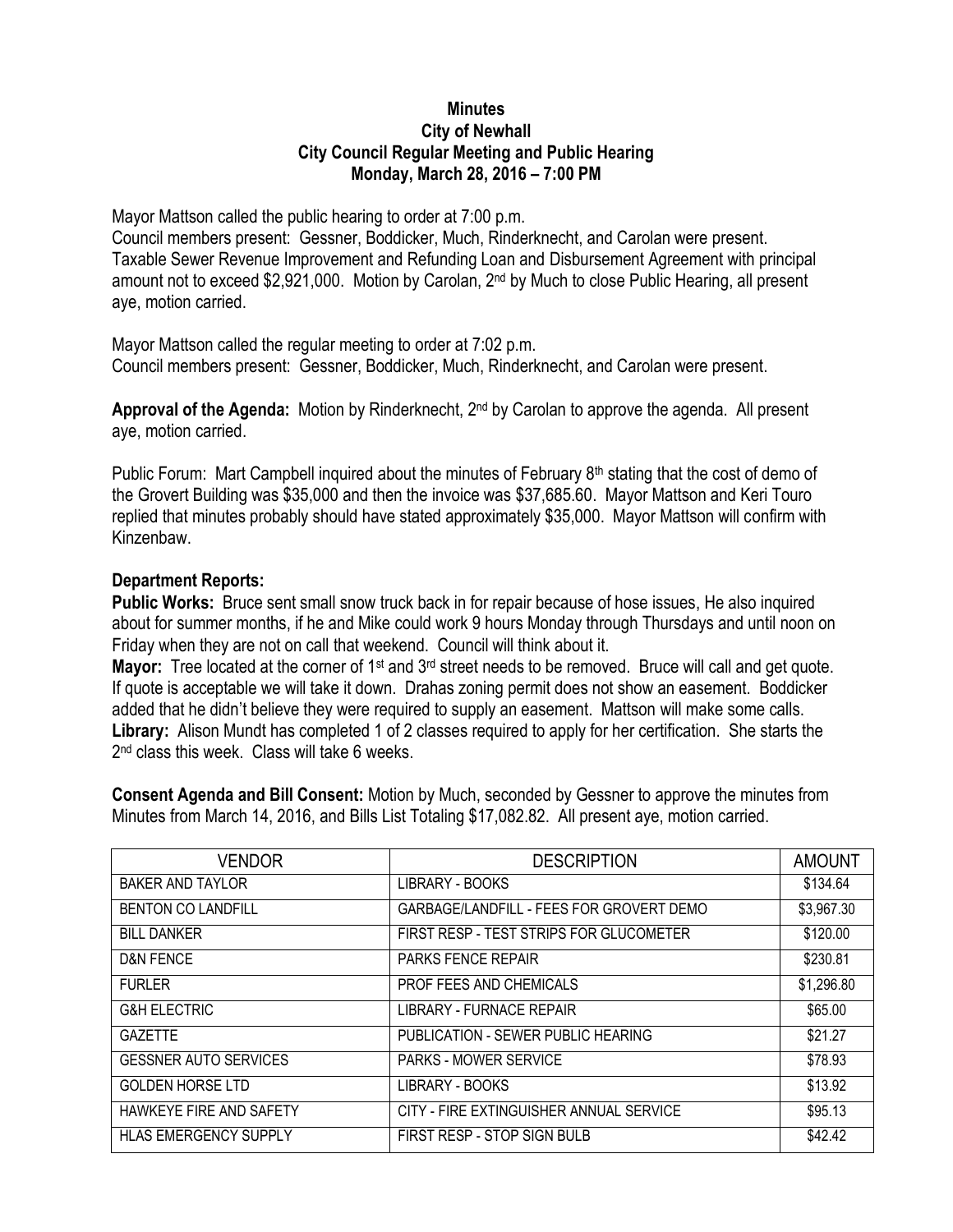| JETCO, INC.        | FLOW METER SERVICE LABOR AND MILEAGE      | \$249.40   |
|--------------------|-------------------------------------------|------------|
| <b>JOHN DEERE</b>  | PARKS - MOWER FILTERS AND OIL             | \$56.30    |
| <b>MENARDS</b>     | SHOP - PAPER PRODUCTS                     | \$24.08    |
| <b>MENARDS</b>     | TOWELS, FUNNEL, ELBOW                     | \$28.93    |
| MES - MIDAM        | FIRE - FTSCBA FLOW TEST                   | \$755.00   |
| MIDAMERICA BOOKS   | LIBRARY - BOOKS                           | \$68.85    |
| MONTICELLO SPORTS  | <b>BALL EQUIPMENT</b>                     | 455.00     |
| NEWHALL FIRST STOP | <b>CITY FUEL</b>                          | \$343.46   |
| SANDRY FIRE SUPPLY | FIRE - 10 HOSES                           | \$1,079.00 |
| SCHIMBERG CO.      | 6 VALVE BOX RISERS                        | \$110.40   |
| <b>STAPLES</b>     | CITY - 2 BOXES OF PAPER, PRINT CARTRIDGES | \$230.00   |
| UTILITY SERVICE CO | QTRLY WATER TOWER MAINTENANCE             | \$7,616.18 |
|                    |                                           | 17,082.82  |

## **Council Action:**

- a. Resolution 03222016 entering into a Taxable Sewer Revenue Improvement and Refunding Loan and Disbursement Agreement with principal amount not to exceed \$2,921,000. Motion by Boddicker, 2<sup>nd</sup> by Carolan, roll call Rinderknecht, Gessner, Much, Boddicker, Carolan all voting aye, motion carried.
- b. Atkins Savings Bank regarding loan to finish Grovert Building more conversations need to occur regarding financing options.
- c. Mike Hagen concrete issues on Main Street Mike has water issues in his building after new concrete was poured. Mike believes it was a construction issue. Estimates are pending from Bushman on how to correct. Motion by Boddicker, 2nd by Much that the City will make sure that concrete is  $\frac{1}{2}$  inch lower than his garage door and fix the door jams and handprints on building by June 21, 2016; all present aye, motion carried.
- d. Main Street Project
	- i. Replacement of ramps/steps at the Newhall Post Office Motion by Boddicker,  $2^{nd}$ by Much to get the design and firm bid from HRGreen, all present aye, motion carried.
	- ii. Design revisions at the property located at 22 Main Street (Snyder's) Tabled for discussions with Snyders.
	- iii. Design revisions at the property located at 19 Main Street (Sutton's) Tabled waiting for designs.
- e. Approval of Tami Junge as Little League Coach for the girls program. Motion by Carolan, 2<sup>nd</sup> by Boddicker, all present aye, motion carried.
- f. Storm Water replacement work at the northwest corner of the main park. Motion by Boddicker, 2nd by Rinderknecht, all present aye, motion carried to have Kinzenbaw proceed to repair from estimate 1820 for \$3,180.86 .
- g. Approval of Emily Peterson to the EMS staff. Motion by Much, 2nd by Carolan, all present aye, motion carried.
- h. City Attorney. Mattson and Rinderknecht spoke with Jennifer Zahradnik regarding assisting the city on the failures that are occurring on Main Street. Motion by Much to have her look at the design and contracts and then make a recommendation, 2<sup>nd</sup> by Gessner, all present aye, motion carried.
- i. Terracon Proposal for Supplemental Drilling and Reporting services and fees for \$9,270. Motion by Boddicker, 2<sup>nd</sup> by Carolan, all present aye, motion carried to proceed and pay Terracon.